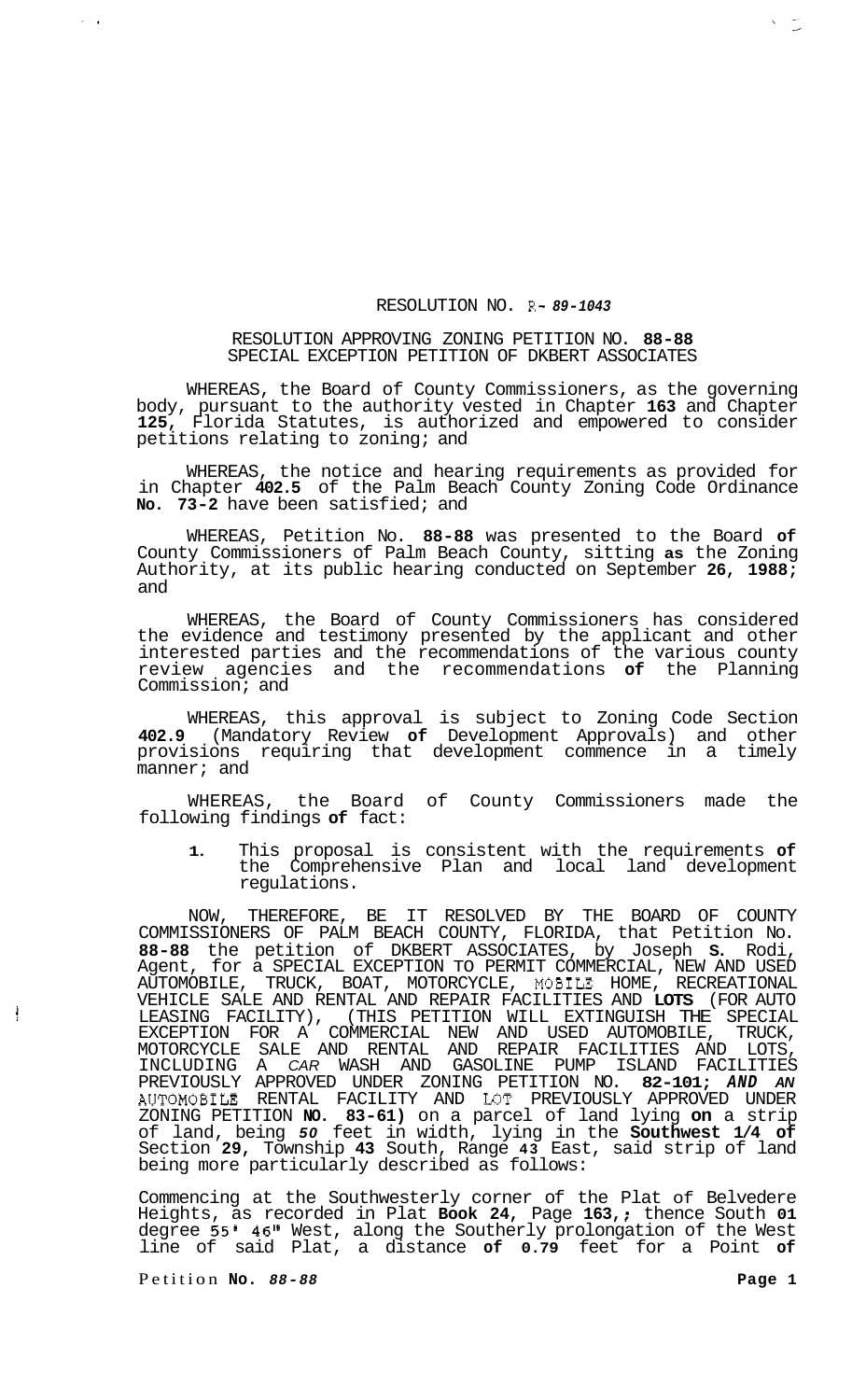**Beginning; thence continue South 01 degree 55' 46" West, along said line, a distance of 660.01 feet to the North Right-of-way line of Belvedere Road; thence North 88 degrees 26' 57" West, along said Right-of-way line and along a line parallel with and 66 feet Northerly of, as measured at right angles to, the South line of the Southwest 1/4 of said Section 29, a distance of 50.00 feet: thence North 01 degree 55' 46" East, a distance of 660.01 feet; thence South 88 degrees 26' 57" East, along a line parallel with and 726.00 feet Northerly of, as measured at right angles to, the South line of the Southwest 1/4 of said Section 29, a distance of 50.00 feet to the Point of Beginning. Together with all of that certain plot or parcel of land in Section 29, Township 43 South, Range 43 East, and more particularly described as follows:** 

**Beginning at a point 1025 feet East of the West line and 726 feet North of the South line of said Section; thence South 42 degrees East to a point in the North Right-of-way line of Belvedere Road, 1650 feet to the West line and 66 feet North of the South line of the said Section; thence East along the North line of said Belvedere Road 280 feet: thence North at right angle or nearly so to Belvedere Road 660 feet and thence Westerly parallel or nearly so to said North line of Belvedere Road 909.58 feet to the Point or Place of Beginning, being located on the north side of Belvedere Road, approximately .4 mile east of Congress Avenue, in a CG-General Commercial Zoning District, was approved as advertised, subject to the following conditions:** 

- **1. Zoning Resolution No. R-83-1073 (Petition No. 83-61, Special Exception To Allow An Automobile Rental Facility) and Zoning Resolution No. R-83-110 (Petition No. 82-101, Special Exception To Allow A Commercial New And Used Automobile, Truck, Motorcycle Sales, Rental And Repair Facilities And Lots, Including Car Wash And Gasoline Pump Island Facilities) are hereby repealed in their entirety.**
- **2. There shall be no direct access from Belvedere Road to Parcel 2. Access shall be provided by internal roads through Parcel 1.**
- **3. No off-premise signs shall be permitted on site.**
- **4. Site lighting shall be low intensity, shielded from neighboring properties and shall not exceed fifteen (15) feet in height.**
- *5.*  **Prior to Site Plan certification, the developer shall record a Unity of Title on the subject property.**
- **6. No stock loading or dumpster loading will be permitted between the hours of 9:00 p.m. and 7:OO a.m.**
- *7.*  **No advertising flags, foreign flags, pennants, banners, streamers, balloons, gimmicks or advertising designed to attract the public's attention off-site shall be displayed outdoors, or upon any building, vehicle or**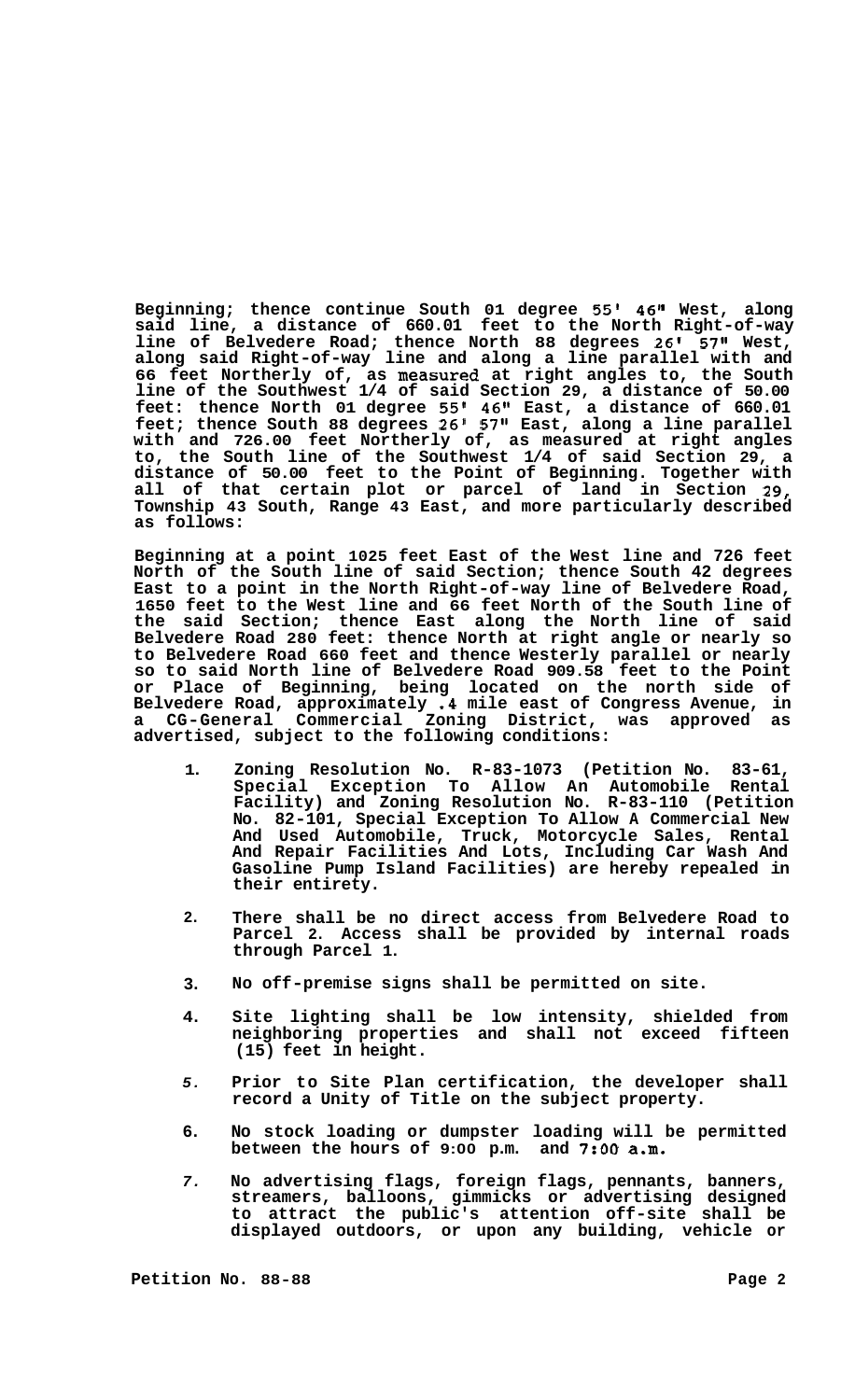**wall, other than inside a window as may be permitted by the Sign Code.** 

- *8.*  **Use of this site shall be limited to: 13 the rerkal and**  leasing of cars and trucks: 2] automobile parking (SIC **Code 7521): and customary accessory land uses, including vehicle maintenance and sales.**
- **9. Areas designated for the off-loading of vehicles and for loading and deliveries shall be located to the rear of buildings and shall be located so as to ninimize off-site noise impacts. These areas shall not be located closer than 100 feet from any residentially zoned lot and shall be appropriately designated, marked and signed.**
- **10. Vehicle parking shall be limited to the parking areas designated on the approved site plan. No parking of vehicles is to be allowed in landscaped areas, right- of-way, or interior drives.**
- **11. No outdoor loudspeaker system shall be permitted on the site.**
- **12. Outside storage of vehicles or parts shall be restricted to the maintenance area as shown on Exhibit No. 3 and shall be visually shielded from adjacent properties.**
- **13.**  Sewer service is available to the property. Therefore, **no septic tank shall be permitted on the site.**
- **14. Water service is available to the property. Therefore, no well shall be permitted on the site to provide potable water.**
- **15. The developer shall provide discharge control and**  treatment for the stormwater runoff in accordance with **all applicable agency requirements in effect at the time of the permit application. However, at a minimum, this development shall retain onsite the stormwater runoff generated by a three (3) year-one (1) hour storm with a total rainfall of 3 inches as required by the Permit Section, Land Development Division. In the event that the subject site abuts a Department of Transportation maintained roadway, concurrent approval from the Florida Department of Transportation will also be required. The drainage system shall be maintained in an acceptable condition as approved by the County Engineer. In the event that the drainage system is not adequately maintained as determined by the County Engineer, this matter will be referred to the Code Enforcement Board for enforcement.**
- **16. Access to the subject site shall be limited to: (1) a maximum thirty (30) foot entrance way: and (2) a fifteen (15) foot exitway. The entrance and exit accessway shall be separated with a minimum ':en (10)**

i<br>1

i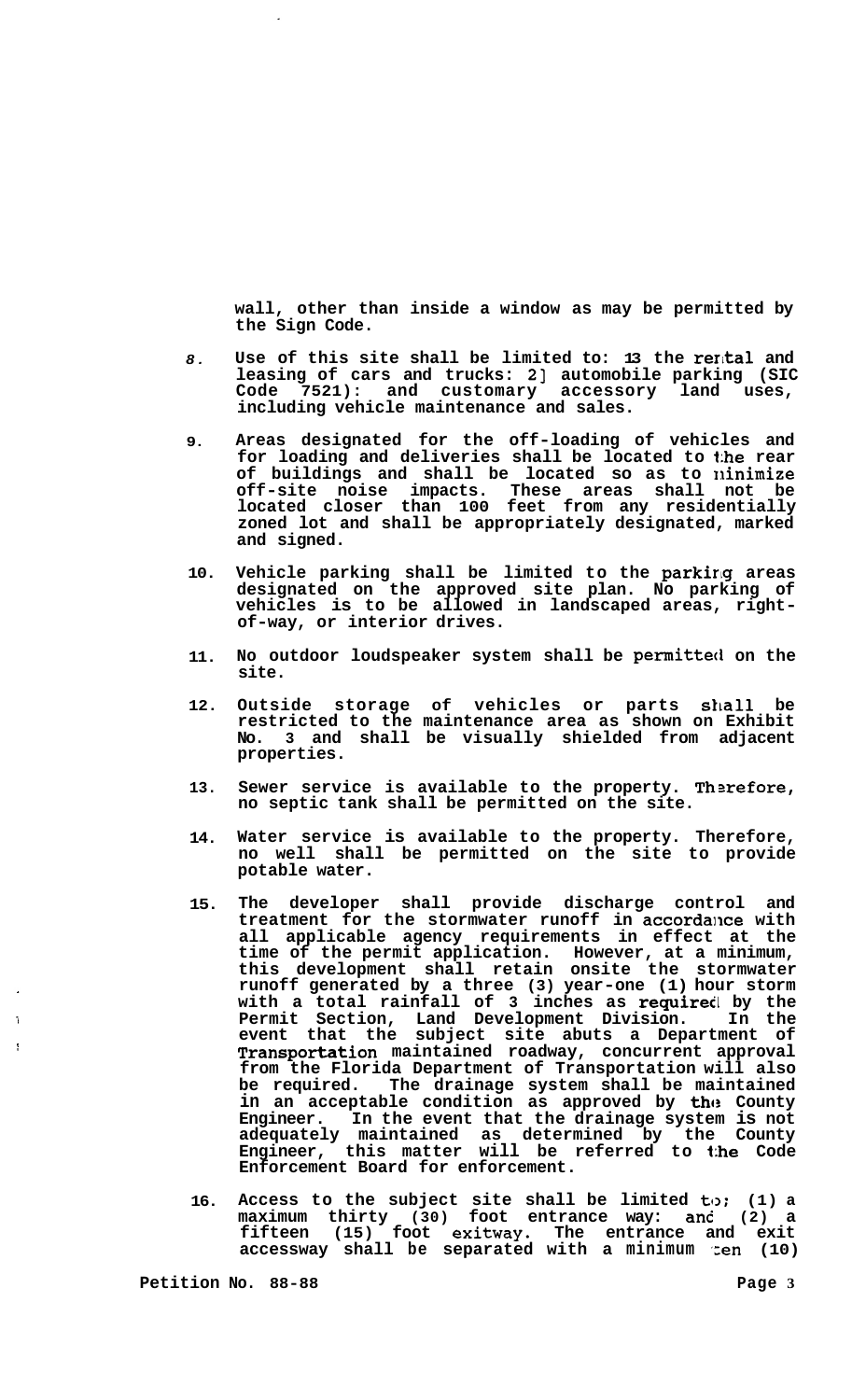**foot wide median. The median shall be designed subject to the approval of the County Engineer. The median shall be landscaped at a minimum according to Section 500.35 .E (Interior Landscape) of the Zoning Code respective of all safe sight distances.** 

- **17.**  Significant native vegetation shall be incorporated **into the site plan where possible.**
- **18. AS a consumer service entity, retail uses slkall be prohibited.**
- **19. The developer shall take reasonable precautions during the development of this project to insure that i'ugitive particulates (dust particles) from this project do not become a nuisance to neighboring properties.**
- **20. The developer shall take necessary precautions to**  insure there will be no pollutant run-off from this **project to adjacent or nearby surface waters.**
- **21.**  Prior to the issuance of a Certificate of Occupancy:
	- **a. The developer shall close the existing median opening on Belvedere Road located 150 feet west of**  the east entrance to the CoTran facility: and
	- b. Construct a left turn lane west approach on **Belvedere Road at the project's west entrance per County Engineer's approval.**
- **22. This development must retain onsite 85% of the storm water runoff generated by a three (3) year** storm **per**  requirements of the Permit Section, Land Development **Division.**
- **23. The property owner shall convey to Palm Beach County within ninety (90) days of approval 54 feet from the**  centerline for the ultimate right-of-way for Belvedere Road, approximately an additional one (1) :**foot** of **right-of-way.**
- **24. The petitioner shall install a 36 inch high ficlts hedge along the entire southern boundary of the lake located**  within the northern portion of the site. The hedge shall be maintained at a maximum height of eight (8) feet.
- *25.*  **The property owner shall extend the existing traffic separator on Belvedere Road East, a distance of 40 plus feet and extend the proposed traffic separatoz, within the entrance/exit south to the Right of Way on Belvedere Road. All signage and striping and construction shall be subject to approval by this County Engineer.**
- **26.**  Failure to comply with the conditions herein may result in the denial or revocation of a building permit; the issuance of a stop work order: the denial of a